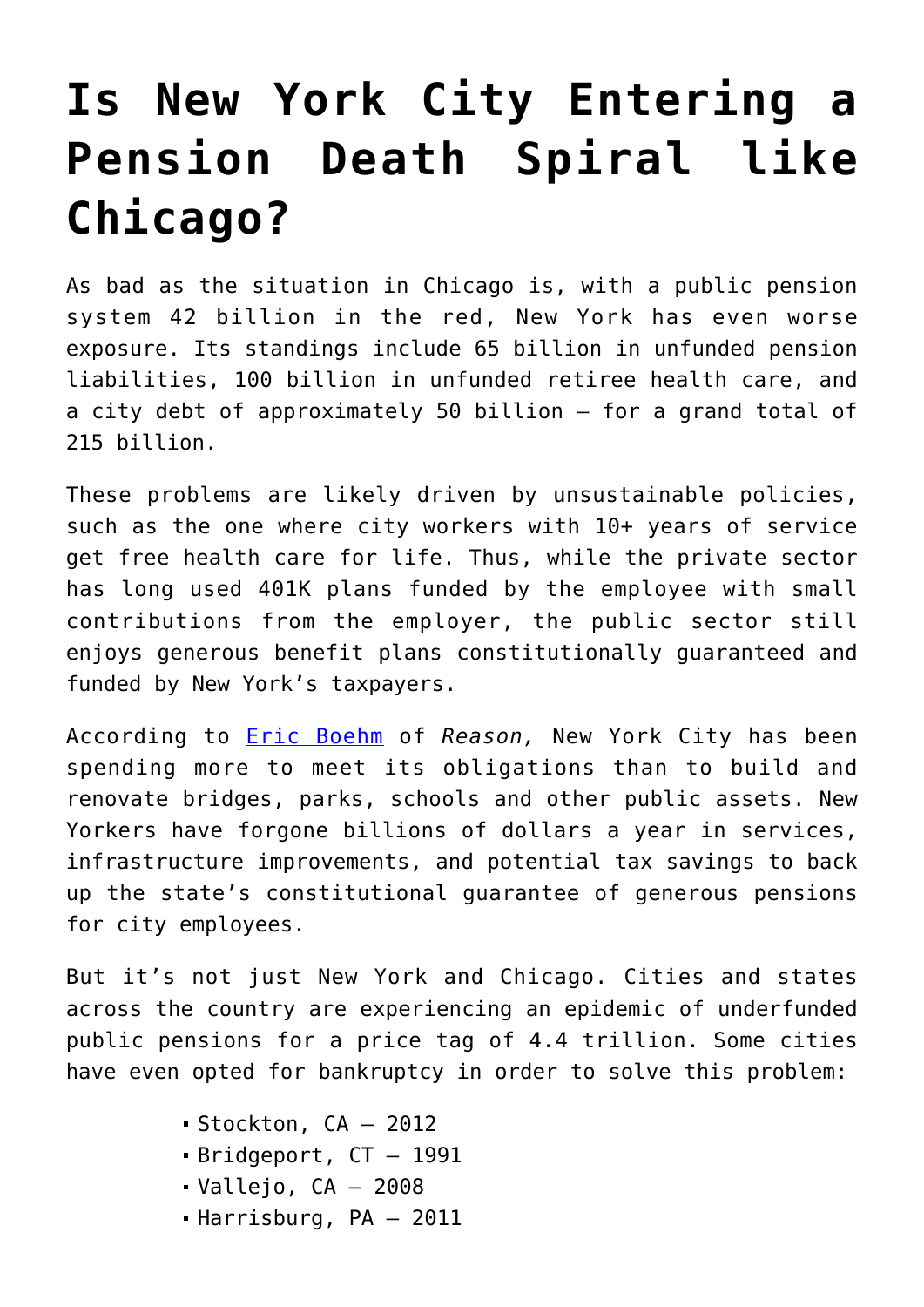- $\blacksquare$  Prichard, AL  $-$  1999
- Central Falls, RI 2011
- Desert Hot Springs, AR 2001

Since public employee pensions are legally protected obligations, failing to make annual pension fund contributions can generate exponential growth in the unfunded portion of the liability. When the liability grows too large, governments may turn to cutting service levels or raising taxes because annual pension costs consume an increasing amount of their operational funds. A death spiral occurs when taxes go up: services diminish and people leave to other states resulting in increasingly shrinking tax base.

Illinois is in the early stages of this death spiral; the lack of public services are obvious as you travel the Illinois interstate and notice chest high grass bordering the highways. The state is also experiencing a net loss in their population due to ever-increasing taxes and deterioration of their services and infrastructure.

A primary issue for New York City, although it has a larger economy than Chicago, is an economy that rises and falls with Wall Street. The securities industry has the highest average salary of any industry in New York City and accounted for 21 percent of all private sector wages in 2017. Federal government quantitative easing (QE) since 2009 has been the driver to the stock market, acting like a crack cocaine for the markets.

But the Fed pumping money into the economy is over and withdrawal symptoms are now occurring as market volatility is on the upswing. The October 2008 Troubled Asset Relief Programs (TARP) bailouts of Bank of America, Goldman Sachs, AIG, Merrill Lynch, and others, prevented the "too big to fail" entities from learning their lesson. Bank leverage is still very prevalent and the "too big to fail" companies, with the exception of AIG, are bigger than before 2008.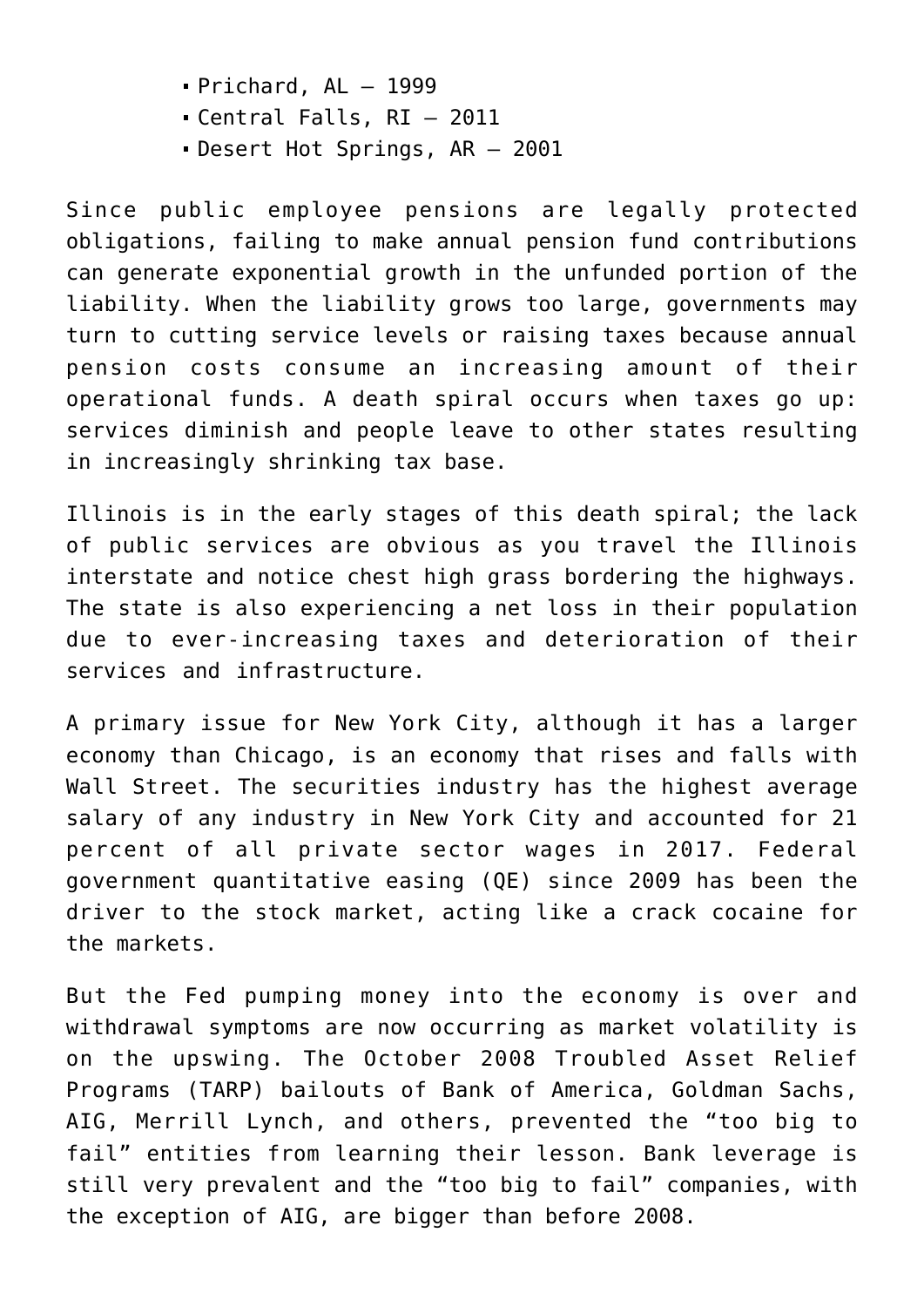New York's hope for relief in their underfunded pensions relies on investment performance. The impressive 12.95 percent returns of 2017 were helpful after the dismal performance of 2015 and 2016, but with the current equity market cycle getting long in the tooth, a market correction seems imminent.

Adding to New York City's problems is the deflation of the high-end real estate market. In September of 2018, Kathleen Elkins of CNBC wrote that New York City has moved into a buyer's market and is experiencing a housing trend last seen in 2009. Offers have been 20-25 percent below asking price with homes listed at 1 million or more and spending 100 days on the market.

 New York City and other cities are facing a potential perfect storm:

- Protracted stock market correction and interest rates on bonds that remain artificially low resulting in poor performance on pension investments
- Declining real estate market resulting in less tax revenue
- Bear market with less tax revenue from Wall Street (NY specific)
- Public sector boomers now retiring in droves that will cause a cash flow problem for NYC and other cities

Will the federal government bailout New York City and Illinois when things get ugly? If New York City stiffs their bond holders, they cut themselves off from debt markets with no future funding, forcing NYC to live within their means requiring cuts to services or raising taxes.

Capitalism requires bankruptcy so everyone else will know how to behave. As we saw with TARP in 2008, when the government bails out those that should go bankrupt, you perpetuate bad behavior. If we go down the road of "government has your